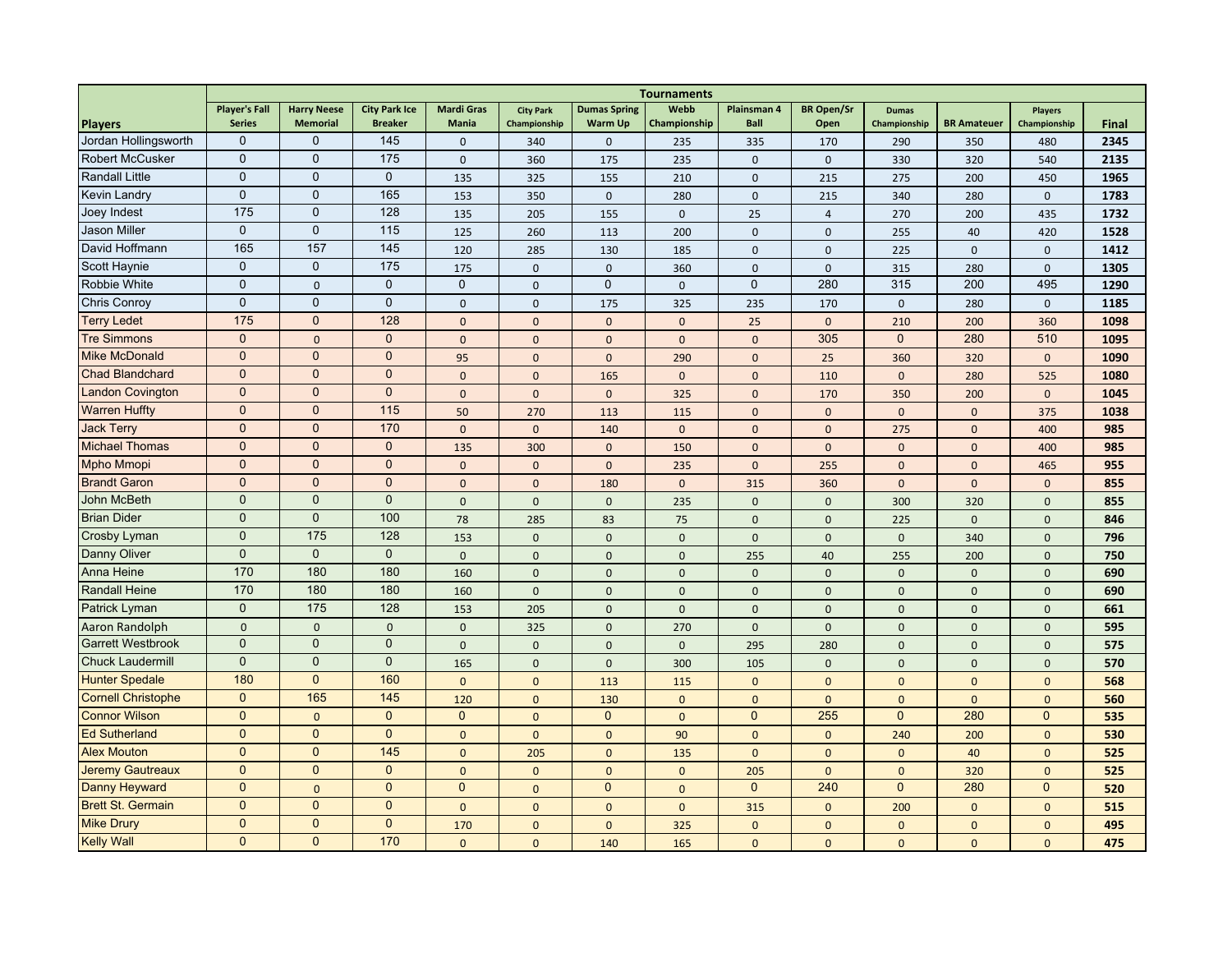| Daniel Hoffman           | 165          | 157          | 145               | $\mathsf 0$  | $\mathsf 0$ | $\mathsf 0$ | $\mathsf{o}$   | $\mathsf 0$ | $\mathbf 0$ | 0           | $\Omega$    | $\mathsf 0$ | 467 |
|--------------------------|--------------|--------------|-------------------|--------------|-------------|-------------|----------------|-------------|-------------|-------------|-------------|-------------|-----|
| Joey Suhayda             | $\mathbf{0}$ | $\Omega$     | 145               | $\mathbf 0$  | 310         | $\mathbf 0$ | $\mathbf 0$    | 0           | $\mathbf 0$ | $\mathbf 0$ | $\mathbf 0$ | $\mathbf 0$ | 455 |
| Jacob Maranto            | $\mathbf 0$  | $\mathbf 0$  | $\mathbf 0$       | 170          | $\mathsf 0$ | $\mathsf 0$ | 260            | $\mathbf 0$ | $\mathbf 0$ | $\mathbf 0$ | $\pmb{0}$   | $\mathbf 0$ | 430 |
| Ryan Leger               | 0            | 0            | 115               | 55           | 250         | $\mathbf 0$ | $\mathsf 0$    | $\mathsf 0$ | 0           | $\mathbf 0$ | $\mathbf 0$ | $\mathbf 0$ | 420 |
| <b>Dustin Miller</b>     | $\mathbf 0$  | $\mathsf 0$  | $\mathbf 0$       | $\mathbf 0$  | 0           | 0           | 0              | 65          | $\mathbf 0$ | 0           | 340         | $\mathbf 0$ | 405 |
| <b>Chuck Ellis</b>       | $\mathbf 0$  | $\mathbf 0$  | 115               | 95           | 0           | 0           | 185            | $\mathbf 0$ | 0           | $\mathbf 0$ | $\mathbf 0$ | $\mathbf 0$ | 395 |
| Luke Gomez               | $\mathbf 0$  | $\mathbf 0$  | 145               | $\mathsf{O}$ | 205         | 0           | $\mathbf 0$    | $\mathsf 0$ | $\mathbf 0$ | 0           | 40          | $\mathsf 0$ | 390 |
| <b>Shane Starns</b>      | $\mathbf 0$  | 170          | $\mathbf 0$       | $\mathsf 0$  | 0           | 0           | 0              | 205         | $\mathbf 0$ | $\pmb{0}$   | $\pmb{0}$   | $\mathsf 0$ | 375 |
| Josh Rogers              | $\mathbf 0$  | $\mathbf 0$  | $\mathbf 0$       | $\mathbf 0$  | $\mathsf 0$ | 0           | 165            | $\mathsf 0$ | $\mathbf 0$ | 0           | 200         | $\mathsf 0$ | 365 |
| <b>B J Rogillio</b>      | $\mathbf 0$  | 0            | $\mathbf 0$       | $\mathbf 0$  | 0           | $\mathbf 0$ | $\mathbf 0$    | $\mathbf 0$ | $\mathbf 0$ | $\mathbf 0$ | 360         | $\mathsf 0$ | 360 |
| <b>B C Thibeaux</b>      | $\mathbf 0$  | $\mathbf 0$  | $\mathbf 0$       | 0            | $\pmb{0}$   | $\mathsf 0$ | $\mathsf{o}$   | 355         | $\mathsf 0$ | $\pmb{0}$   | $\pmb{0}$   | $\mathsf 0$ | 355 |
| Drew Cavell              | $\mathbf 0$  | $\Omega$     | $\mathbf 0$       | $\mathbf 0$  | $\mathbf 0$ | $\mathbf 0$ | $\mathbf 0$    | $\mathbf 0$ | 75          | $\mathbf 0$ | 280         | $\mathbf 0$ | 355 |
| <b>Phil Schmitt</b>      | $\mathbf 0$  | $\mathbf 0$  | $\mathbf 0$       | $\mathbf 0$  | 0           | 0           | $\mathbf 0$    | 355         | $\mathbf 0$ | $\mathbf 0$ | $\mathbf 0$ | $\mathbf 0$ | 355 |
| <b>Blaine C Patin</b>    | $\mathbf 0$  | 0            | $\mathbf 0$       | $\mathbf 0$  | $\mathsf 0$ | $\mathbf 0$ | $\mathsf 0$    | $\mathbf 0$ | 350         | $\mathbf 0$ | $\mathbf 0$ | $\mathsf 0$ | 350 |
| Wade Gautreau            | $\mathbf 0$  | 0            | 0                 | 0            | $\mathsf 0$ | 0           | 350            | $\mathsf 0$ | $\mathbf 0$ | $\pmb{0}$   | $\pmb{0}$   | $\mathsf 0$ | 350 |
| Daniel Richard           | 180          | $\mathbf 0$  | 160               | $\mathbf 0$  | $\mathsf 0$ | 0           | $\mathsf{o}$   | $\mathbf 0$ | $\mathbf 0$ | 0           | $\pmb{0}$   | $\mathbf 0$ | 340 |
| Peyton McCulloch         | $\mathbf 0$  | $\mathsf 0$  | 0                 | $\mathsf 0$  | $\mathsf 0$ | $\mathsf 0$ | $\mathsf{o}$   | 335         | $\mathsf 0$ | $\mathbf 0$ | $\mathbf 0$ | $\mathsf 0$ | 335 |
| <b>Austin Watts</b>      | $\mathbf 0$  | $\mathbf 0$  | $\mathbf 0$       | $\mathbf 0$  | 0           | 0           | $\mathbf 0$    | $\mathsf 0$ | 330         | $\mathsf 0$ | $\pmb{0}$   | $\mathbf 0$ | 330 |
| <b>Phillip Frazier</b>   | $\mathbf 0$  | $\mathbf 0$  | $\mathbf 0$       | $\mathbf 0$  | 0           | $\mathbf 0$ | 0              | $\mathbf 0$ | 330         | $\mathbf 0$ | $\mathbf 0$ | $\mathbf 0$ | 330 |
| <b>Triston Elston</b>    | $\mathbf 0$  | $\mathbf 0$  | $\mathbf 0$       | $\mathbf 0$  | $\mathsf 0$ | $\mathbf 0$ | 0              | $\Omega$    | 330         | $\mathbf 0$ | $\mathbf 0$ | $\mathsf 0$ | 330 |
| Luke Gower               | $\Omega$     | $\mathbf{0}$ | $\mathbf 0$       | $\mathbf 0$  | $\pmb{0}$   | $\mathsf 0$ | 325            | $\mathbf 0$ | $\mathsf 0$ | $\pmb{0}$   | $\pmb{0}$   | $\mathsf 0$ | 325 |
| <b>Ken Collins</b>       | $\mathbf 0$  | $\mathbf 0$  | 0                 | 165          | $\pmb{0}$   | $\mathsf 0$ | 0              | 155         | $\mathsf 0$ | $\pmb{0}$   | $\pmb{0}$   | $\mathsf 0$ | 320 |
| Danny Simoneaux          | $\mathbf 0$  | $\mathbf 0$  | 165               | 153          | $\pmb{0}$   | $\mathsf 0$ | $\mathbf 0$    | $\mathsf 0$ | $\mathsf 0$ | $\mathbf 0$ | $\pmb{0}$   | $\mathsf 0$ | 318 |
| David Millet             | $\mathbf 0$  | $\mathbf 0$  | $\mathbf 0$       | 175          | 0           | $\mathbf 0$ | $\mathbf 0$    | $\mathbf 0$ | 130         | $\mathbf 0$ | $\mathbf 0$ | $\mathbf 0$ | 305 |
| Kevin Kinsella           | $\mathbf 0$  | 0            | $\mathbf 0$       | $\mathbf 0$  | $\pmb{0}$   | 0           | 0              | $\mathbf 0$ | 305         | $\mathbf 0$ | $\mathbf 0$ | $\mathbf 0$ | 305 |
| Doran Drummond           | $\mathbf 0$  | $\mathbf 0$  | $\mathbf 0$       | 95           | 0           | 0           | 0              | $\mathbf 0$ | $\mathbf 0$ | $\mathbf 0$ | 200         | $\mathbf 0$ | 295 |
| Doug Drummond            | $\mathbf 0$  | $\mathbf 0$  | $\mathbf 0$       | 95           | $\mathsf 0$ | 0           | 0              | $\mathbf 0$ | $\mathbf 0$ | 0           | 200         | $\mathbf 0$ | 295 |
| Shaun Brown              | $\mathbf 0$  | $\mathbf 0$  | $\pmb{0}$         | 0            | $\mathsf 0$ | 0           | 0              | 295         | 0           | $\pmb{0}$   | $\pmb{0}$   | $\mathsf 0$ | 295 |
| <b>Stewart Perilloux</b> | $\mathbf 0$  | 0            | $\mathbf 0$       | $\mathbf 0$  | $\mathsf 0$ | 0           | 0              | $\mathbf 0$ | 280         | $\mathsf 0$ | $\pmb{0}$   | $\mathbf 0$ | 280 |
| <b>Brady Bennett</b>     | $\mathbf 0$  | $\mathbf 0$  | $\mathbf 0$       | $\mathsf 0$  | $\mathsf 0$ | 0           | $\mathsf{o}$   | 275         | 0           | $\pmb{0}$   | $\pmb{0}$   | 0           | 275 |
| David Bennett            | $\mathbf 0$  | $\mathbf 0$  | $\mathbf 0$       | 0            | 0           | 0           | 0              | 275         | $\mathbf 0$ | $\mathbf 0$ | $\mathbf 0$ | $\mathbf 0$ | 275 |
| Chris Jordan             | $\mathbf 0$  | $\mathbf 0$  | $\mathbf 0$       | $\mathbf 0$  | 0           | 0           | $\mathsf 0$    | $\mathsf 0$ | 60          | $\mathbf 0$ | 200         | $\mathbf 0$ | 260 |
| Chris Dake               | $\mathbf 0$  | $\mathbf 0$  | 145               | 110          | $\pmb{0}$   | 0           | 0              | $\mathbf 0$ | $\mathsf 0$ | 0           | $\pmb{0}$   | $\mathsf 0$ | 255 |
| Mickey Bordelon          | $\Omega$     | $\mathbf{0}$ | 0                 | 0            | 0           | 0           | 0              | 255         | 0           | $\pmb{0}$   | $\pmb{0}$   | $\mathsf 0$ | 255 |
| John Mule                | $\mathbf 0$  | $\mathbf 0$  | $\mathbf 0$       | $\mathbf 0$  | 240         | $\mathbf 0$ | 0              | 0           | $\mathbf 0$ | $\mathbf 0$ | $\mathbf 0$ | $\mathbf 0$ | 240 |
| Scott Sagely             | $\mathbf 0$  | $\mathbf 0$  | $\mathbf 0$       | 125          | $\mathsf 0$ | 113         | $\mathsf{o}$   | $\mathbf 0$ | $\mathbf 0$ | $\mathbf 0$ | $\mathbf 0$ | $\mathbf 0$ | 238 |
| Michael Borne            | $\mathbf 0$  | $\mathbf 0$  | $\mathbf 0$       | $\mathbf 0$  | $\mathsf 0$ | $\mathbf 0$ | $\mathsf{o}$   | 235         | $\mathbf 0$ | $\mathbf 0$ | $\mathbf 0$ | $\mathbf 0$ | 235 |
| Danny Nelson             | $\mathbf 0$  | 0            | $\mathbf 0$       | $\mathbf 0$  | $\mathbf 0$ | 0           | 0              | $\mathbf 0$ | 230         | $\mathbf 0$ | $\mathbf 0$ | $\mathbf 0$ | 230 |
| David Martin             | $\mathbf 0$  | $\mathbf 0$  | $\mathbf 0$       | $\mathsf{O}$ | 230         | 0           | 0              | $\mathsf 0$ | $\mathsf 0$ | $\pmb{0}$   | $\pmb{0}$   | $\mathsf 0$ | 230 |
| <b>Reubin Gourley</b>    | $\mathbf 0$  | $\mathbf 0$  | $\frac{115}{115}$ | 0            | $\mathsf 0$ | 95          | $\mathsf{o}\,$ | $\mathsf 0$ | $\mathsf 0$ | $\mathbf 0$ | $\pmb{0}$   | $\mathsf 0$ | 210 |
| Eric Hoffman             | $\mathbf 0$  | $\mathbf 0$  | $\mathbf 0$       | 0            | $\mathsf 0$ | 0           | 0              | 205         | $\mathbf 0$ | $\pmb{0}$   | $\pmb{0}$   | $\mathsf 0$ | 205 |
| <b>Rick Moore</b>        | $\mathbf 0$  | $\mathbf 0$  | $\mathbf 0$       | 0            | 0           | $\mathsf 0$ | 0              | 205         | 0           | 0           | $\mathbf 0$ | $\mathsf 0$ | 205 |
| Brayden Seguin           | $\mathbf 0$  | 0            | $\mathbf 0$       | $\mathbf 0$  | 0           | 0           | 0              | 0           | 0           | 0           | 200         | 0           | 200 |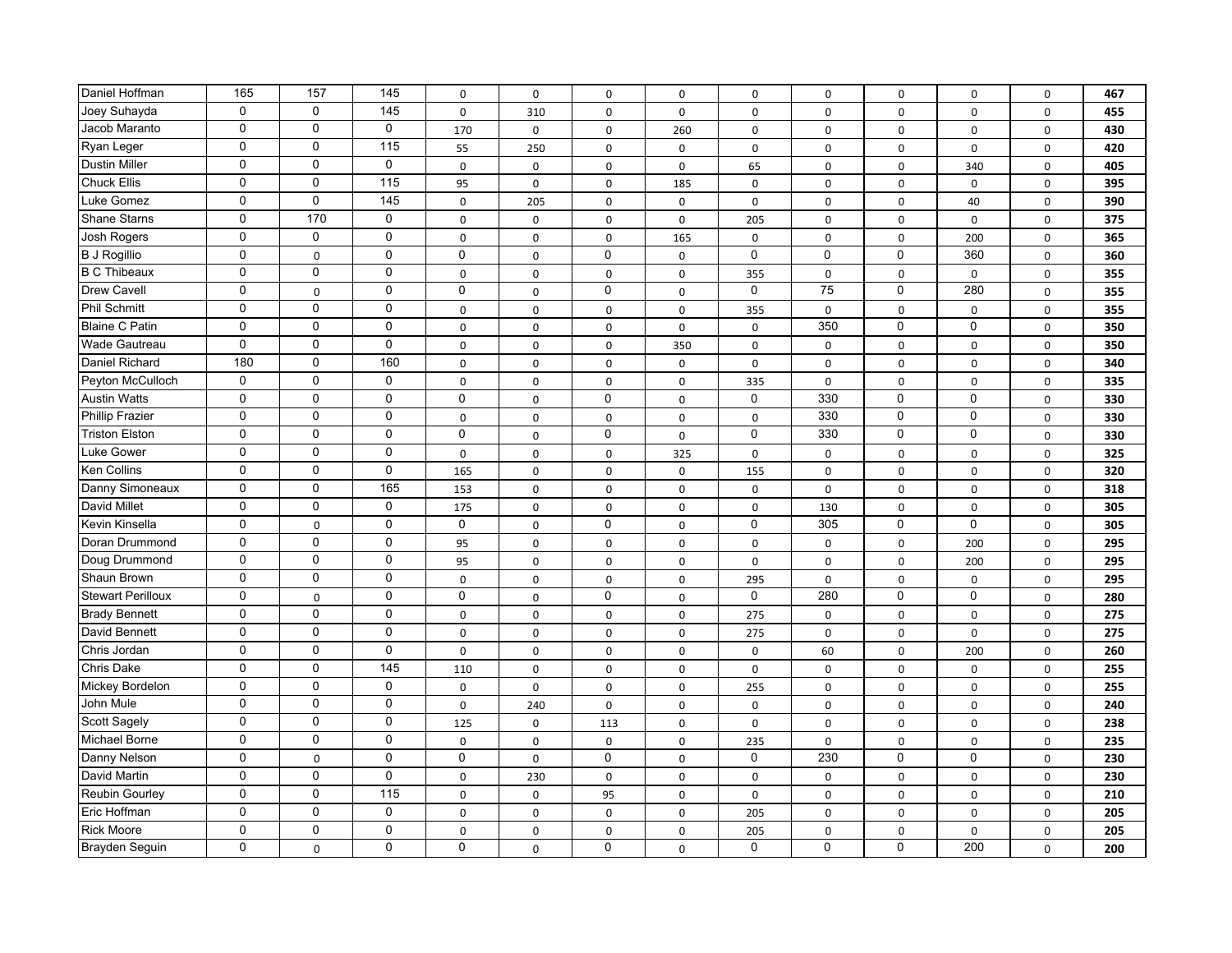| <b>Clint Skinner</b>     | $\mathbf 0$ | $\Omega$          | 0                 | 0            | 0           | $\mathbf 0$ | $\mathsf 0$         | 0            | $\mathbf 0$    | $\mathbf 0$ | 200         | $\mathsf 0$ | 200 |
|--------------------------|-------------|-------------------|-------------------|--------------|-------------|-------------|---------------------|--------------|----------------|-------------|-------------|-------------|-----|
| Jonathan Ellis           | $\mathbf 0$ | $\mathbf 0$       | 0                 | $\Omega$     | $\mathbf 0$ | $\Omega$    | $\mathbf 0$         | 0            | $\mathbf 0$    | $\mathbf 0$ | 200         | $\mathbf 0$ | 200 |
| Myles Buuck              | $\mathbf 0$ | $\mathbf 0$       | 0                 | $\mathbf 0$  | $\pmb{0}$   | $\pmb{0}$   | $\mathsf{O}\xspace$ | 0            | $\mathbf 0$    | $\mathsf 0$ | 200         | $\mathsf 0$ | 200 |
| <b>Ryan Smith</b>        | 0           | 0                 | 0                 | 0            | 0           | 0           | $\mathsf{O}\xspace$ | 0            | 0              | 0           | 200         | $\mathsf 0$ | 200 |
| <b>Buddy Wicker</b>      | $\mathbf 0$ | $\mathbf 0$       | 0                 | 110          | $\mathbf 0$ | 75          | $\mathbf 0$         | $\mathbf 0$  | $\mathbf 0$    | $\mathbf 0$ | $\mathbf 0$ | $\mathbf 0$ | 185 |
| Allison Garon            | $\mathbf 0$ | $\mathbf 0$       | 0                 | 0            | 0           | 180         | $\mathsf{O}\xspace$ | $\pmb{0}$    | $\mathsf 0$    | $\mathbf 0$ | $\mathbf 0$ | $\mathbf 0$ | 180 |
| <b>Drew Patin</b>        | $\mathbf 0$ | $\mathbf 0$       | 0                 | 0            | 0           | 0           | 10                  | $\mathbf 0$  | 170            | 0           | $\mathbf 0$ | $\mathbf 0$ | 180 |
| <b>Ed Mitchell</b>       | $\mathbf 0$ | $\mathbf 0$       | $\mathbf 0$       | 180          | 0           | 0           | 0                   | $\pmb{0}$    | $\mathbf 0$    | $\mathbf 0$ | $\mathbf 0$ | $\mathsf 0$ | 180 |
| <b>Henry Pointer</b>     | $\mathbf 0$ | $\mathbf 0$       | $\mathbf 0$       | 180          | 0           | 0           | 0                   | $\pmb{0}$    | $\mathbf 0$    | 0           | $\mathbf 0$ | $\mathsf 0$ | 180 |
| Pat Milton               | $\mathbf 0$ | $\mathbf 0$       | $\frac{115}{115}$ | 60           | 0           | $\mathsf 0$ | 0                   | $\pmb{0}$    | $\mathsf 0$    | $\pmb{0}$   | $\mathbf 0$ | $\mathsf 0$ | 175 |
| Dennis Brown             | $\mathbf 0$ | $\mathbf 0$       | $\mathbf 0$       | $\mathbf 0$  | $\pmb{0}$   | $\mathbf 0$ | $\mathsf 0$         | $\mathbf 0$  | 170            | $\mathbf 0$ | $\mathbf 0$ | $\mathsf 0$ | 170 |
| Dusty Kling              | $\mathbf 0$ | 170               | $\mathbf 0$       | $\mathsf{O}$ | 0           | 0           | $\mathsf 0$         | $\pmb{0}$    | $\mathbf 0$    | $\pmb{0}$   | $\pmb{0}$   | $\mathsf 0$ | 170 |
| <b>Grant Welch</b>       | $\pmb{0}$   | $\mathbf 0$       | $\mathbf 0$       | $\mathbf 0$  | $\pmb{0}$   | $\mathbf 0$ | $\mathsf 0$         | $\mathbf 0$  | 170            | $\mathbf 0$ | $\pmb{0}$   | $\mathsf 0$ | 170 |
| Jason Helmke             | $\mathbf 0$ | $\mathbf 0$       | 0                 | $\mathbf 0$  | $\pmb{0}$   | 170         | $\mathsf{O}\xspace$ | $\mathbf 0$  | $\mathsf 0$    | 0           | $\pmb{0}$   | $\mathsf 0$ | 170 |
| Robbie Vallot            | $\mathbf 0$ | $\mathbf 0$       | 0                 | 0            | 0           | 170         | $\mathbf 0$         | $\mathbf 0$  | $\mathbf 0$    | $\mathbf 0$ | $\mathbf 0$ | $\mathbf 0$ | 170 |
| Shawn Kjar               | $\mathbf 0$ | $\mathbf 0$       | 0                 | $\mathbf 0$  | 0           | 0           | $\mathbf 0$         | 0            | 170            | $\mathbf 0$ | $\mathbf 0$ | $\mathbf 0$ | 170 |
| <b>Lionell Harris</b>    | $\mathbf 0$ | 165               | $\mathbf 0$       | 0            | 0           | 0           | $\mathbf 0$         | $\mathbf 0$  | $\mathbf 0$    | $\mathbf 0$ | $\mathbf 0$ | $\mathbf 0$ | 165 |
| Paul Gray                | $\mathbf 0$ | $\mathbf 0$       | 0                 | $\mathsf{o}$ | 0           | 165         | 0                   | $\pmb{0}$    | $\mathbf 0$    | 0           | $\pmb{0}$   | $\mathsf 0$ | 165 |
| Kevin Kidder             | 0           | $\mathbf 0$       | 0                 | 78           | 0           | 83          | 0                   | $\pmb{0}$    | $\mathbf 0$    | $\pmb{0}$   | $\pmb{0}$   | $\mathsf 0$ | 161 |
| <b>Charles Marquette</b> | $\mathbf 0$ | $\mathsf 0$       | $\pmb{0}$         | 0            | 0           | 155         | 0                   | $\mathbf 0$  | $\overline{4}$ | $\mathbf 0$ | $\mathbf 0$ | $\mathbf 0$ | 159 |
| Kelly Kling              | $\mathbf 0$ | 157               | $\mathbf 0$       | 0            | $\pmb{0}$   | $\mathsf 0$ | $\mathbf 0$         | $\pmb{0}$    | $\mathsf 0$    | $\pmb{0}$   | $\pmb{0}$   | $\mathsf 0$ | 157 |
| Lester Hitchcock         | $\mathbf 0$ | $\frac{157}{157}$ | $\mathbf 0$       | 0            | 0           | 0           | 0                   | $\pmb{0}$    | $\mathbf 0$    | 0           | $\pmb{0}$   | $\mathsf 0$ | 157 |
| Andre Prejean            | $\mathbf 0$ | $\mathbf 0$       | $\mathbf 0$       | $\mathsf{o}$ | 0           | $\mathsf 0$ | 0                   | 155          | $\mathbf 0$    | $\pmb{0}$   | $\pmb{0}$   | $\mathsf 0$ | 155 |
| <b>Blake Watts</b>       | $\mathbf 0$ | $\mathbf 0$       | $\mathbf 0$       | 0            | 0           | 0           | 0                   | 155          | $\mathbf 0$    | $\mathbf 0$ | $\pmb{0}$   | $\mathsf 0$ | 155 |
| Fred Logsdon             | $\mathbf 0$ | $\mathbf 0$       | $\mathbf 0$       | 0            | 0           | 155         | 0                   | 0            | $\mathbf 0$    | $\mathbf 0$ | $\pmb{0}$   | $\mathsf 0$ | 155 |
| Jared Helmke             | $\mathbf 0$ | $\mathbf 0$       | 0                 | $\mathbf 0$  | $\mathbf 0$ | 155         | $\mathsf 0$         | $\mathbf 0$  | $\mathbf 0$    | $\mathbf 0$ | $\mathbf 0$ | $\mathbf 0$ | 155 |
| <b>Jeff Calloway</b>     | $\mathbf 0$ | $\mathbf 0$       | 0                 | $\mathsf{O}$ | 0           | $\mathsf 0$ | 0                   | 155          | $\mathbf 0$    | $\Omega$    | $\mathbf 0$ | $\mathsf 0$ | 155 |
| Jim Prejean              | $\mathbf 0$ | $\mathbf 0$       | 0                 | $\mathbf 0$  | $\mathbf 0$ | $\mathsf 0$ | 0                   | 155          | $\mathbf 0$    | $\mathbf 0$ | $\pmb{0}$   | $\mathsf 0$ | 155 |
| <b>Matthew Fortier</b>   | $\mathbf 0$ | $\mathbf 0$       | 0                 | $\mathsf{o}$ | 0           | 155         | $\mathsf{O}\xspace$ | $\mathsf{o}$ | $\mathsf 0$    | $\mathbf 0$ | $\mathbf 0$ | $\mathsf 0$ | 155 |
| <b>Trampus Butler</b>    | $\mathbf 0$ | $\mathbf 0$       | 0                 | 0            | 0           | $\mathsf 0$ | $\mathsf{O}\xspace$ | 155          | $\mathbf 0$    | $\mathbf 0$ | $\mathbf 0$ | $\mathsf 0$ | 155 |
| Wayne McDonald           | $\mathbf 0$ | $\mathbf 0$       | 0                 | 95           | 0           | $\mathsf 0$ | 60                  | $\pmb{0}$    | $\mathsf 0$    | $\mathbf 0$ | $\mathbf 0$ | $\mathbf 0$ | 155 |
| Chris Leonard            | $\mathbf 0$ | $\mathbf 0$       | 0                 | 0            | $\pmb{0}$   | 0           | $\mathsf{O}\xspace$ | 0            | 110            | $\mathsf 0$ | 40          | $\mathsf 0$ | 150 |
| Casey Simoneaux          | $\mathbf 0$ | $\mathbf 0$       | 145               | 0            | 0           | 0           | 0                   | $\mathbf 0$  | $\mathbf 0$    | 0           | $\mathbf 0$ | $\mathbf 0$ | 145 |
| <b>Tommy Grace</b>       | $\mathbf 0$ | $\mathbf 0$       | 145               | 0            | 0           | 0           | 0                   | $\mathbf 0$  | $\mathbf 0$    | $\mathbf 0$ | $\mathbf 0$ | $\mathbf 0$ | 145 |
| David Ourso              | $\mathbf 0$ | $\mathbf 0$       | $\mathbf 0$       | $\mathsf{o}$ | 0           | 140         | 0                   | $\pmb{0}$    | $\mathbf 0$    | 0           | $\mathbf 0$ | $\mathsf 0$ | 140 |
| George Kennedy           | $\mathbf 0$ | $\mathbf 0$       | $\mathbf 0$       | $\mathsf{o}$ | $\pmb{0}$   | 140         | $\mathsf 0$         | $\pmb{0}$    | $\mathsf 0$    | $\pmb{0}$   | $\pmb{0}$   | $\mathsf 0$ | 140 |
| Lou Perrault             | $\mathbf 0$ | $\mathbf 0$       | $\mathbf 0$       | 0            | $\pmb{0}$   | 140         | $\mathsf 0$         | $\pmb{0}$    | $\mathbf 0$    | $\pmb{0}$   | $\pmb{0}$   | $\mathsf 0$ | 140 |
| Mike Fletcher            | $\mathbf 0$ | $\mathbf 0$       | $\pmb{0}$         | $\mathsf{o}$ | 0           | 140         | $\mathbf 0$         | $\pmb{0}$    | $\mathbf 0$    | $\pmb{0}$   | $\pmb{0}$   | $\mathsf 0$ | 140 |
| <b>Bobby Richmond</b>    | $\mathbf 0$ | $\mathsf 0$       | 0                 | 135          | $\mathbf 0$ | $\mathbf 0$ | $\mathsf{O}\xspace$ | $\mathbf 0$  | $\mathbf 0$    | $\mathbf 0$ | $\pmb{0}$   | $\mathbf 0$ | 135 |
| Chris Madden             | $\mathbf 0$ | $\mathbf 0$       | 0                 | 0            | $\pmb{0}$   | $\mathsf 0$ | 135                 | 0            | $\mathbf 0$    | $\mathbf 0$ | $\pmb{0}$   | $\mathsf 0$ | 135 |
| Eric Indest              | $\mathbf 0$ | $\mathbf 0$       | 0                 | 135          | $\mathbf 0$ | $\mathbf 0$ | $\mathsf{O}\xspace$ | $\mathbf 0$  | $\mathbf 0$    | $\mathbf 0$ | $\mathbf 0$ | $\mathbf 0$ | 135 |
| Greg Rayburn             | $\mathbf 0$ | $\mathbf 0$       | 0                 | 135          | 0           | 0           | 0                   | $\mathbf 0$  | $\mathbf 0$    | 0           | $\mathbf 0$ | $\mathbf 0$ | 135 |
| <b>Michael Lathan</b>    | 0           | $\mathbf 0$       | 0                 | 135          | 0           | 0           | 0                   | 0            | 0              | $\mathbf 0$ | $\mathbf 0$ | $\mathbf 0$ | 135 |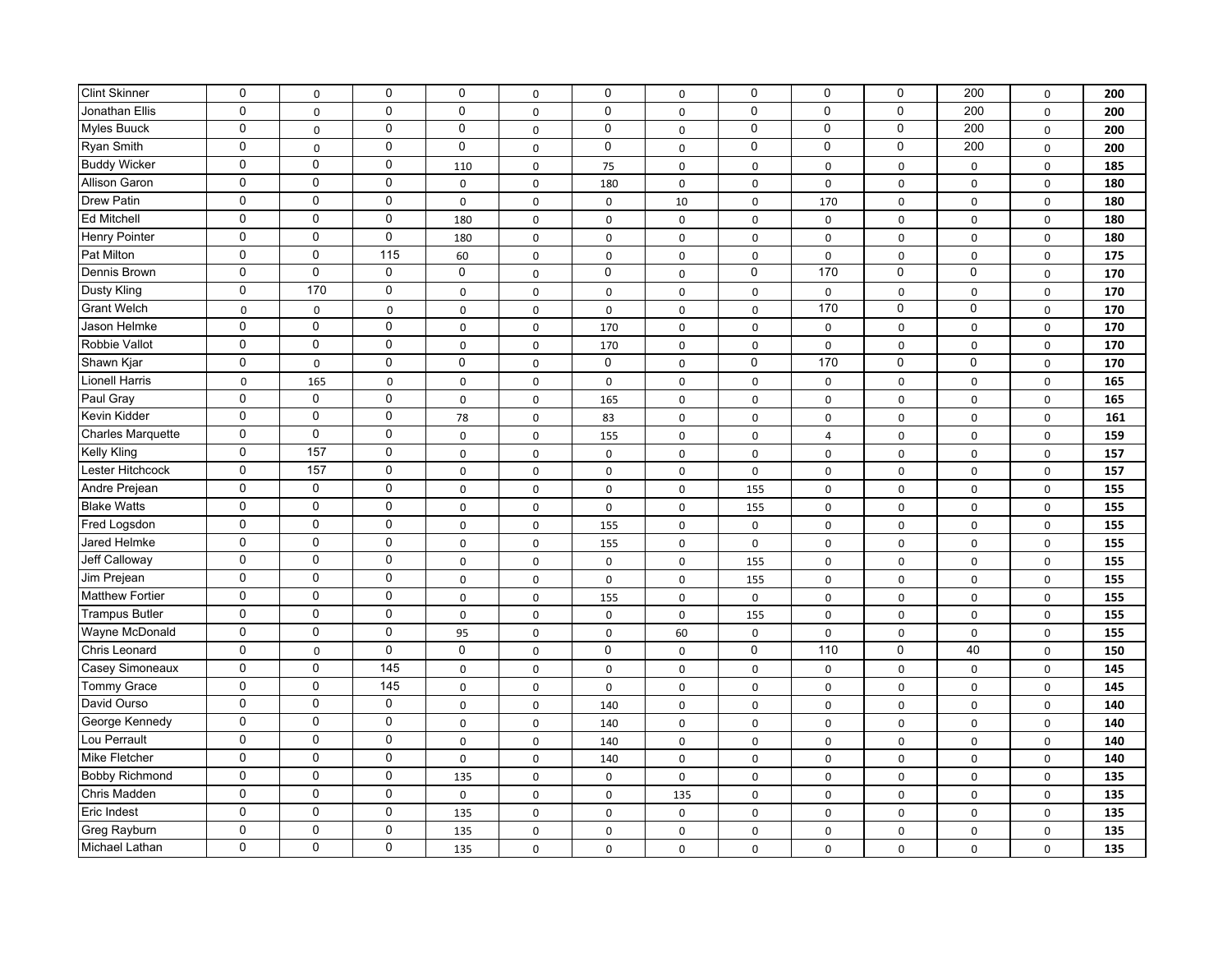| Ryan McLin<br>$\mathbf 0$<br>$\mathbf 0$<br>$\mathbf 0$<br>135<br>0<br>0<br>$\mathsf 0$<br>0<br>0<br>$\pmb{0}$<br>$\mathbf 0$<br>$\mathbf 0$<br>$\pmb{0}$<br>Jesse Gautreaux<br>$\mathbf 0$<br>0<br>0<br>$\mathbf 0$<br>$\pmb{0}$<br>125<br>0<br>Lee LeBouef<br>$\mathbf 0$<br>$\mathbf 0$<br>$\mathbf 0$<br>$\pmb{0}$<br>$\mathsf{O}$<br>$\mathsf 0$<br>$\mathsf 0$<br>$\pmb{0}$<br>125<br>0<br><b>Bobby Genovese</b><br>$\mathbf 0$<br>$\mathbf 0$<br>0<br>$\mathbf 0$<br>$\mathbf 0$<br>$\mathsf{O}\xspace$<br>$\mathbf 0$<br>$\mathbf 0$<br>$\mathbf 0$<br>113<br>$\mathbf 0$<br>0<br>$\mathbf 0$<br>Gabe Lentini<br>0<br>0<br>113<br>$\mathbf 0$<br>$\mathbf 0$<br>$\mathbf 0$<br>$\Omega$<br>$\mathbf 0$<br>$\mathbf 0$<br>0<br>Lance Nelson<br>0<br>0<br>$\mathbf 0$<br>$\mathbf 0$<br>$\mathbf 0$<br>$\mathbf 0$<br>113<br>$\mathbf 0$<br>$\mathbf 0$<br>0<br><b>Brian Kirhofer</b><br>$\mathbf 0$<br>0<br>$\mathbf 0$<br>$\mathbf 0$<br>$\mathbf 0$<br>0<br>110<br>$\mathbf 0$<br>$\mathbf 0$<br>0<br>Chuck Danna<br>110<br>0<br>0<br>0<br>$\mathbf 0$<br>$\pmb{0}$<br>0<br>$\mathbf 0$<br>0<br>110<br>$\Omega$<br>0<br>0<br>$\Omega$<br>Dustin Lambert<br>0<br>$\mathbf 0$<br>0<br>$\mathbf 0$<br>$\mathbf 0$<br>$\pmb{0}$<br><b>Ernie Hartenstine</b><br>0<br>$\mathsf 0$<br>$\mathsf{O}\xspace$<br>$\pmb{0}$<br>110<br>$\pmb{0}$<br>$\mathbf 0$<br>$\mathbf 0$<br>$\mathbf 0$<br>0<br>Jay Olinde<br>0<br>110<br>0<br>0<br>$\pmb{0}$<br>$\mathbf 0$<br>0<br>$\mathbf 0$<br>$\mathbf 0$<br>$\mathbf 0$<br>Heath Hennigan<br>0<br>40<br>68<br>0<br>0<br>0<br>$\mathsf 0$<br>$\mathbf 0$<br>$\mathbf 0$<br>$\mathbf 0$<br>Patricio Ayala<br>40<br>0<br>68<br>0<br>$\mathbf 0$<br>$\mathbf 0$<br>$\mathbf 0$<br>$\mathbf 0$<br>$\mathbf 0$<br>105<br><b>Bryer Diggins</b><br>0<br>0<br>$\mathsf 0$<br>$\mathsf 0$<br>$\mathbf 0$<br>0<br>0<br>$\mathbf 0$<br>$\mathbf 0$<br>$\mathbf 0$<br>Darren McClure<br>0<br>0<br>0<br>$\mathsf 0$<br>105<br>$\mathbf 0$<br>$\pmb{0}$ | $\pmb{0}$<br>$\pmb{0}$<br>$\pmb{0}$<br>$\mathbf 0$<br>$\mathbf 0$<br>$\mathbf 0$<br>$\mathbf 0$<br>$\pmb{0}$<br>0<br>$\pmb{0}$<br>$\mathbf 0$<br>$\mathsf 0$<br>$\mathbf 0$<br>0<br>$\pmb{0}$<br>$\mathbf 0$ | $\mathbf 0$<br>$\mathsf 0$<br>$\mathsf 0$<br>$\mathbf 0$<br>$\mathbf 0$<br>$\mathbf 0$<br>$\mathbf 0$<br>$\mathsf 0$<br>$\mathbf 0$<br>$\mathsf 0$<br>$\mathbf 0$<br>0<br>$\mathbf 0$<br>$\mathbf 0$<br>$\mathsf 0$ | 135<br>125<br>125<br>113<br>113<br>113<br>110<br>110<br>110<br>110<br>110<br>108<br>108<br>105 |
|-----------------------------------------------------------------------------------------------------------------------------------------------------------------------------------------------------------------------------------------------------------------------------------------------------------------------------------------------------------------------------------------------------------------------------------------------------------------------------------------------------------------------------------------------------------------------------------------------------------------------------------------------------------------------------------------------------------------------------------------------------------------------------------------------------------------------------------------------------------------------------------------------------------------------------------------------------------------------------------------------------------------------------------------------------------------------------------------------------------------------------------------------------------------------------------------------------------------------------------------------------------------------------------------------------------------------------------------------------------------------------------------------------------------------------------------------------------------------------------------------------------------------------------------------------------------------------------------------------------------------------------------------------------------------------------------------------------------------------------------------------------------------------------------------------------------------------------------------------------------------------------------------------------------------------------------------------------------------------------|--------------------------------------------------------------------------------------------------------------------------------------------------------------------------------------------------------------|---------------------------------------------------------------------------------------------------------------------------------------------------------------------------------------------------------------------|------------------------------------------------------------------------------------------------|
|                                                                                                                                                                                                                                                                                                                                                                                                                                                                                                                                                                                                                                                                                                                                                                                                                                                                                                                                                                                                                                                                                                                                                                                                                                                                                                                                                                                                                                                                                                                                                                                                                                                                                                                                                                                                                                                                                                                                                                                   |                                                                                                                                                                                                              |                                                                                                                                                                                                                     |                                                                                                |
|                                                                                                                                                                                                                                                                                                                                                                                                                                                                                                                                                                                                                                                                                                                                                                                                                                                                                                                                                                                                                                                                                                                                                                                                                                                                                                                                                                                                                                                                                                                                                                                                                                                                                                                                                                                                                                                                                                                                                                                   |                                                                                                                                                                                                              |                                                                                                                                                                                                                     |                                                                                                |
|                                                                                                                                                                                                                                                                                                                                                                                                                                                                                                                                                                                                                                                                                                                                                                                                                                                                                                                                                                                                                                                                                                                                                                                                                                                                                                                                                                                                                                                                                                                                                                                                                                                                                                                                                                                                                                                                                                                                                                                   |                                                                                                                                                                                                              |                                                                                                                                                                                                                     |                                                                                                |
|                                                                                                                                                                                                                                                                                                                                                                                                                                                                                                                                                                                                                                                                                                                                                                                                                                                                                                                                                                                                                                                                                                                                                                                                                                                                                                                                                                                                                                                                                                                                                                                                                                                                                                                                                                                                                                                                                                                                                                                   |                                                                                                                                                                                                              |                                                                                                                                                                                                                     |                                                                                                |
|                                                                                                                                                                                                                                                                                                                                                                                                                                                                                                                                                                                                                                                                                                                                                                                                                                                                                                                                                                                                                                                                                                                                                                                                                                                                                                                                                                                                                                                                                                                                                                                                                                                                                                                                                                                                                                                                                                                                                                                   |                                                                                                                                                                                                              |                                                                                                                                                                                                                     |                                                                                                |
|                                                                                                                                                                                                                                                                                                                                                                                                                                                                                                                                                                                                                                                                                                                                                                                                                                                                                                                                                                                                                                                                                                                                                                                                                                                                                                                                                                                                                                                                                                                                                                                                                                                                                                                                                                                                                                                                                                                                                                                   |                                                                                                                                                                                                              |                                                                                                                                                                                                                     |                                                                                                |
|                                                                                                                                                                                                                                                                                                                                                                                                                                                                                                                                                                                                                                                                                                                                                                                                                                                                                                                                                                                                                                                                                                                                                                                                                                                                                                                                                                                                                                                                                                                                                                                                                                                                                                                                                                                                                                                                                                                                                                                   |                                                                                                                                                                                                              |                                                                                                                                                                                                                     |                                                                                                |
|                                                                                                                                                                                                                                                                                                                                                                                                                                                                                                                                                                                                                                                                                                                                                                                                                                                                                                                                                                                                                                                                                                                                                                                                                                                                                                                                                                                                                                                                                                                                                                                                                                                                                                                                                                                                                                                                                                                                                                                   |                                                                                                                                                                                                              |                                                                                                                                                                                                                     |                                                                                                |
|                                                                                                                                                                                                                                                                                                                                                                                                                                                                                                                                                                                                                                                                                                                                                                                                                                                                                                                                                                                                                                                                                                                                                                                                                                                                                                                                                                                                                                                                                                                                                                                                                                                                                                                                                                                                                                                                                                                                                                                   |                                                                                                                                                                                                              |                                                                                                                                                                                                                     |                                                                                                |
|                                                                                                                                                                                                                                                                                                                                                                                                                                                                                                                                                                                                                                                                                                                                                                                                                                                                                                                                                                                                                                                                                                                                                                                                                                                                                                                                                                                                                                                                                                                                                                                                                                                                                                                                                                                                                                                                                                                                                                                   |                                                                                                                                                                                                              |                                                                                                                                                                                                                     |                                                                                                |
|                                                                                                                                                                                                                                                                                                                                                                                                                                                                                                                                                                                                                                                                                                                                                                                                                                                                                                                                                                                                                                                                                                                                                                                                                                                                                                                                                                                                                                                                                                                                                                                                                                                                                                                                                                                                                                                                                                                                                                                   |                                                                                                                                                                                                              |                                                                                                                                                                                                                     |                                                                                                |
|                                                                                                                                                                                                                                                                                                                                                                                                                                                                                                                                                                                                                                                                                                                                                                                                                                                                                                                                                                                                                                                                                                                                                                                                                                                                                                                                                                                                                                                                                                                                                                                                                                                                                                                                                                                                                                                                                                                                                                                   |                                                                                                                                                                                                              |                                                                                                                                                                                                                     |                                                                                                |
|                                                                                                                                                                                                                                                                                                                                                                                                                                                                                                                                                                                                                                                                                                                                                                                                                                                                                                                                                                                                                                                                                                                                                                                                                                                                                                                                                                                                                                                                                                                                                                                                                                                                                                                                                                                                                                                                                                                                                                                   |                                                                                                                                                                                                              |                                                                                                                                                                                                                     |                                                                                                |
|                                                                                                                                                                                                                                                                                                                                                                                                                                                                                                                                                                                                                                                                                                                                                                                                                                                                                                                                                                                                                                                                                                                                                                                                                                                                                                                                                                                                                                                                                                                                                                                                                                                                                                                                                                                                                                                                                                                                                                                   |                                                                                                                                                                                                              |                                                                                                                                                                                                                     |                                                                                                |
|                                                                                                                                                                                                                                                                                                                                                                                                                                                                                                                                                                                                                                                                                                                                                                                                                                                                                                                                                                                                                                                                                                                                                                                                                                                                                                                                                                                                                                                                                                                                                                                                                                                                                                                                                                                                                                                                                                                                                                                   |                                                                                                                                                                                                              |                                                                                                                                                                                                                     | 105                                                                                            |
| $\mathbf 0$<br>$\mathbf 0$<br>105<br>Morgan Miley<br>$\mathbf 0$<br>0<br>$\mathsf 0$<br>$\mathbf 0$<br>0<br>$\mathbf 0$<br>$\mathbf 0$                                                                                                                                                                                                                                                                                                                                                                                                                                                                                                                                                                                                                                                                                                                                                                                                                                                                                                                                                                                                                                                                                                                                                                                                                                                                                                                                                                                                                                                                                                                                                                                                                                                                                                                                                                                                                                            |                                                                                                                                                                                                              | $\mathsf 0$                                                                                                                                                                                                         | 105                                                                                            |
| $\mathbf 0$<br>$\mathbf 0$<br>0<br><b>Travis Watts</b><br>0<br>$\mathsf 0$<br>$\mathbf 0$<br>0<br>0<br>105<br>$\mathbf 0$                                                                                                                                                                                                                                                                                                                                                                                                                                                                                                                                                                                                                                                                                                                                                                                                                                                                                                                                                                                                                                                                                                                                                                                                                                                                                                                                                                                                                                                                                                                                                                                                                                                                                                                                                                                                                                                         | $\pmb{0}$                                                                                                                                                                                                    | $\mathsf 0$                                                                                                                                                                                                         | 105                                                                                            |
| <b>Wes Watts</b><br>$\mathbf 0$<br>$\mathbf 0$<br>0<br>$\mathbf 0$<br>$\mathsf{O}$<br>$\mathsf 0$<br>$\mathsf{O}\xspace$<br>$\mathbf 0$<br>$\mathbf 0$<br>105                                                                                                                                                                                                                                                                                                                                                                                                                                                                                                                                                                                                                                                                                                                                                                                                                                                                                                                                                                                                                                                                                                                                                                                                                                                                                                                                                                                                                                                                                                                                                                                                                                                                                                                                                                                                                     | $\mathbf 0$                                                                                                                                                                                                  | $\mathbf 0$                                                                                                                                                                                                         | 105                                                                                            |
| <b>Steve Parker</b><br>$\mathbf 0$<br>$\mathbf 0$<br>100<br>$\mathbf 0$<br>$\mathbf 0$<br>$\mathbf 0$<br>$\mathbf 0$<br>$\mathsf 0$<br>$\mathbf 0$<br>0                                                                                                                                                                                                                                                                                                                                                                                                                                                                                                                                                                                                                                                                                                                                                                                                                                                                                                                                                                                                                                                                                                                                                                                                                                                                                                                                                                                                                                                                                                                                                                                                                                                                                                                                                                                                                           | $\mathbf 0$                                                                                                                                                                                                  | $\mathbf 0$                                                                                                                                                                                                         | 100                                                                                            |
| $\mathbf 0$<br>$\mathbf 0$<br>$\mathbf 0$<br><b>Taylor Sarradet</b><br>$\mathbf 0$<br>0<br>0<br>100<br>$\mathbf 0$<br>$\mathbf 0$                                                                                                                                                                                                                                                                                                                                                                                                                                                                                                                                                                                                                                                                                                                                                                                                                                                                                                                                                                                                                                                                                                                                                                                                                                                                                                                                                                                                                                                                                                                                                                                                                                                                                                                                                                                                                                                 | $\mathbf 0$                                                                                                                                                                                                  | $\mathbf 0$                                                                                                                                                                                                         | 100                                                                                            |
| 97<br>$\mathbf 0$<br>$\mathbf 0$<br><b>Drew Price</b><br>0<br>0<br>0<br>0<br>$\mathbf 0$<br>$\mathbf 0$<br>0                                                                                                                                                                                                                                                                                                                                                                                                                                                                                                                                                                                                                                                                                                                                                                                                                                                                                                                                                                                                                                                                                                                                                                                                                                                                                                                                                                                                                                                                                                                                                                                                                                                                                                                                                                                                                                                                      | $\mathbf 0$                                                                                                                                                                                                  | $\mathbf 0$                                                                                                                                                                                                         | 97                                                                                             |
| $\mathbf 0$<br>$\mathsf 0$<br>97<br>Dylan Nugent<br>0<br>0<br>0<br>$\mathsf 0$<br>$\mathbf 0$<br>0<br>0                                                                                                                                                                                                                                                                                                                                                                                                                                                                                                                                                                                                                                                                                                                                                                                                                                                                                                                                                                                                                                                                                                                                                                                                                                                                                                                                                                                                                                                                                                                                                                                                                                                                                                                                                                                                                                                                           | $\mathbf 0$                                                                                                                                                                                                  | $\mathsf 0$                                                                                                                                                                                                         | 97                                                                                             |
| 97<br>$\mathbf 0$<br>$\mathbf 0$<br><b>Kelvin Price</b><br>0<br>0<br>0<br>$\mathsf 0$<br>$\pmb{0}$<br>$\mathbf 0$<br>$\pmb{0}$                                                                                                                                                                                                                                                                                                                                                                                                                                                                                                                                                                                                                                                                                                                                                                                                                                                                                                                                                                                                                                                                                                                                                                                                                                                                                                                                                                                                                                                                                                                                                                                                                                                                                                                                                                                                                                                    | $\mathbf 0$                                                                                                                                                                                                  | $\mathsf 0$                                                                                                                                                                                                         | 97                                                                                             |
| 97<br>$\mathbf 0$<br>$\mathsf 0$<br>Ronald Nugent<br>$\mathsf{o}$<br>0<br>0<br>0<br>$\pmb{0}$<br>$\mathbf 0$<br>0                                                                                                                                                                                                                                                                                                                                                                                                                                                                                                                                                                                                                                                                                                                                                                                                                                                                                                                                                                                                                                                                                                                                                                                                                                                                                                                                                                                                                                                                                                                                                                                                                                                                                                                                                                                                                                                                 | $\mathbf 0$                                                                                                                                                                                                  | $\mathsf 0$                                                                                                                                                                                                         | 97                                                                                             |
| <b>Bill Clark</b><br>$\mathbf 0$<br>$\mathbf 0$<br>$\mathbf 0$<br>$\mathsf{o}$<br>0<br>95<br>0<br>$\pmb{0}$<br>$\mathbf 0$<br>$\pmb{0}$                                                                                                                                                                                                                                                                                                                                                                                                                                                                                                                                                                                                                                                                                                                                                                                                                                                                                                                                                                                                                                                                                                                                                                                                                                                                                                                                                                                                                                                                                                                                                                                                                                                                                                                                                                                                                                           | $\mathbf 0$                                                                                                                                                                                                  | $\mathsf 0$                                                                                                                                                                                                         | 95                                                                                             |
| $\mathbf 0$<br>Chuck Healy<br>$\mathbf 0$<br>0<br>$\pmb{0}$<br>$\mathsf{O}$<br>95<br>$\mathsf{O}\xspace$<br>$\pmb{0}$<br>$\mathsf 0$<br>$\mathbf 0$                                                                                                                                                                                                                                                                                                                                                                                                                                                                                                                                                                                                                                                                                                                                                                                                                                                                                                                                                                                                                                                                                                                                                                                                                                                                                                                                                                                                                                                                                                                                                                                                                                                                                                                                                                                                                               | $\pmb{0}$                                                                                                                                                                                                    | $\mathsf 0$                                                                                                                                                                                                         | 95                                                                                             |
| $\mathbf 0$<br>$\mathbf 0$<br>0<br>Danny Garon<br>$\mathsf{O}$<br>0<br>95<br>0<br>$\mathbf 0$<br>$\mathbf 0$<br>$\mathbf 0$                                                                                                                                                                                                                                                                                                                                                                                                                                                                                                                                                                                                                                                                                                                                                                                                                                                                                                                                                                                                                                                                                                                                                                                                                                                                                                                                                                                                                                                                                                                                                                                                                                                                                                                                                                                                                                                       | $\mathbf 0$                                                                                                                                                                                                  | $\mathbf 0$                                                                                                                                                                                                         | 95                                                                                             |
| $\mathbf 0$<br>$\mathbf 0$<br>0<br>David Melancon<br>95<br>$\mathbf 0$<br>$\mathbf 0$<br>$\Omega$<br>$\mathbf 0$<br>0<br>$\mathbf{0}$                                                                                                                                                                                                                                                                                                                                                                                                                                                                                                                                                                                                                                                                                                                                                                                                                                                                                                                                                                                                                                                                                                                                                                                                                                                                                                                                                                                                                                                                                                                                                                                                                                                                                                                                                                                                                                             | $\mathbf 0$                                                                                                                                                                                                  | $\mathbf 0$                                                                                                                                                                                                         | 95                                                                                             |
| <b>Tony Fatta</b><br>$\mathbf 0$<br>$\mathbf 0$<br>0<br>$\mathsf{o}$<br>0<br>$\mathsf 0$<br>0<br>95<br>0<br>0                                                                                                                                                                                                                                                                                                                                                                                                                                                                                                                                                                                                                                                                                                                                                                                                                                                                                                                                                                                                                                                                                                                                                                                                                                                                                                                                                                                                                                                                                                                                                                                                                                                                                                                                                                                                                                                                     | $\mathbf 0$                                                                                                                                                                                                  | $\mathsf 0$                                                                                                                                                                                                         | 95                                                                                             |
| <b>Tony Sensat</b><br>$\mathbf 0$<br>$\mathbf 0$<br>$\mathbf 0$<br>0<br>95<br>$\mathbf 0$<br>$\mathbf 0$<br>$\pmb{0}$<br>0<br>0                                                                                                                                                                                                                                                                                                                                                                                                                                                                                                                                                                                                                                                                                                                                                                                                                                                                                                                                                                                                                                                                                                                                                                                                                                                                                                                                                                                                                                                                                                                                                                                                                                                                                                                                                                                                                                                   | $\pmb{0}$                                                                                                                                                                                                    | $\mathsf 0$                                                                                                                                                                                                         | 95                                                                                             |
| $\mathbf 0$<br>90<br>$\mathbf 0$<br>Kenneth Corley<br>0<br>0<br>0<br>0<br>$\pmb{0}$<br>$\mathbf 0$<br>0                                                                                                                                                                                                                                                                                                                                                                                                                                                                                                                                                                                                                                                                                                                                                                                                                                                                                                                                                                                                                                                                                                                                                                                                                                                                                                                                                                                                                                                                                                                                                                                                                                                                                                                                                                                                                                                                           | $\mathbf 0$                                                                                                                                                                                                  | $\mathsf 0$                                                                                                                                                                                                         | 90                                                                                             |
| $\mathbf 0$<br>$\mathsf 0$<br>90<br><b>Trae Burgess</b><br>0<br>0<br>0<br>0<br>$\pmb{0}$<br>$\mathbf 0$<br>$\pmb{0}$                                                                                                                                                                                                                                                                                                                                                                                                                                                                                                                                                                                                                                                                                                                                                                                                                                                                                                                                                                                                                                                                                                                                                                                                                                                                                                                                                                                                                                                                                                                                                                                                                                                                                                                                                                                                                                                              | $\pmb{0}$                                                                                                                                                                                                    | $\mathsf 0$                                                                                                                                                                                                         | 90                                                                                             |
| $\mathbf 0$<br>0<br>$\mathbf 0$<br>Darrell Glasper<br>0<br>$\mathsf{O}\xspace$<br>$\mathsf 0$<br>$\mathbf 0$<br>85<br>0<br>$\pmb{0}$                                                                                                                                                                                                                                                                                                                                                                                                                                                                                                                                                                                                                                                                                                                                                                                                                                                                                                                                                                                                                                                                                                                                                                                                                                                                                                                                                                                                                                                                                                                                                                                                                                                                                                                                                                                                                                              | $\mathbf 0$                                                                                                                                                                                                  | $\mathsf 0$                                                                                                                                                                                                         | 85                                                                                             |
| $\mathbf 0$<br>$\mathbf 0$<br>0<br>Dedrick Labree Sr.<br>85<br>0<br>$\mathbf 0$<br>$\mathsf{O}\xspace$<br>0<br>0<br>$\pmb{0}$                                                                                                                                                                                                                                                                                                                                                                                                                                                                                                                                                                                                                                                                                                                                                                                                                                                                                                                                                                                                                                                                                                                                                                                                                                                                                                                                                                                                                                                                                                                                                                                                                                                                                                                                                                                                                                                     | $\pmb{0}$                                                                                                                                                                                                    | 0                                                                                                                                                                                                                   | 85                                                                                             |
| $\mathbf 0$<br>$\mathbf 0$<br>$\mathbf 0$<br>Ryan Logsdon<br>0<br>0<br>83<br>$\mathbf 0$<br>$\mathbf 0$<br>0<br>$\mathbf 0$                                                                                                                                                                                                                                                                                                                                                                                                                                                                                                                                                                                                                                                                                                                                                                                                                                                                                                                                                                                                                                                                                                                                                                                                                                                                                                                                                                                                                                                                                                                                                                                                                                                                                                                                                                                                                                                       | $\mathbf 0$                                                                                                                                                                                                  | $\mathbf 0$                                                                                                                                                                                                         | 83                                                                                             |
| $\mathbf 0$<br>$\mathbf 0$<br>$\mathbf 0$<br>William Logsdon<br>$\mathbf 0$<br>0<br>83<br>0<br>$\pmb{0}$<br>$\mathbf 0$<br>$\mathbf 0$                                                                                                                                                                                                                                                                                                                                                                                                                                                                                                                                                                                                                                                                                                                                                                                                                                                                                                                                                                                                                                                                                                                                                                                                                                                                                                                                                                                                                                                                                                                                                                                                                                                                                                                                                                                                                                            | $\mathbf 0$                                                                                                                                                                                                  | $\mathbf 0$                                                                                                                                                                                                         | 83                                                                                             |
| <b>Adam Callicott</b><br>$\mathbf 0$<br>$\mathbf 0$<br>$\mathbf 0$<br>78<br>0<br>0<br>$\mathsf 0$<br>$\mathbf 0$<br>$\pmb{0}$<br>0                                                                                                                                                                                                                                                                                                                                                                                                                                                                                                                                                                                                                                                                                                                                                                                                                                                                                                                                                                                                                                                                                                                                                                                                                                                                                                                                                                                                                                                                                                                                                                                                                                                                                                                                                                                                                                                | $\mathbf 0$                                                                                                                                                                                                  | 0                                                                                                                                                                                                                   | 78                                                                                             |
| <b>Millard Callicott</b><br>$\mathbf 0$<br>$\mathbf 0$<br>$\mathbf 0$<br>78<br>0<br>0<br>$\mathsf 0$<br>$\pmb{0}$<br>$\mathbf 0$<br>$\pmb{0}$                                                                                                                                                                                                                                                                                                                                                                                                                                                                                                                                                                                                                                                                                                                                                                                                                                                                                                                                                                                                                                                                                                                                                                                                                                                                                                                                                                                                                                                                                                                                                                                                                                                                                                                                                                                                                                     | $\pmb{0}$                                                                                                                                                                                                    | $\mathsf 0$                                                                                                                                                                                                         | 78                                                                                             |
| $\mathbf 0$<br>$\mathbf 0$<br>$\mathbf 0$<br>$\mathbf 0$<br>75<br>$\mathbf 0$<br>Pat Lambert<br>$\mathbf 0$<br>$\mathbf 0$<br>$\mathbf 0$<br>$\mathsf{O}\xspace$                                                                                                                                                                                                                                                                                                                                                                                                                                                                                                                                                                                                                                                                                                                                                                                                                                                                                                                                                                                                                                                                                                                                                                                                                                                                                                                                                                                                                                                                                                                                                                                                                                                                                                                                                                                                                  | 0                                                                                                                                                                                                            | $\mathbf 0$                                                                                                                                                                                                         | 75                                                                                             |
| $\mathbf 0$<br>$\mathbf 0$<br>0<br>Ryan Leger<br>$\pmb{0}$<br>0<br>$\mathsf 0$<br>75<br>$\mathsf 0$<br>$\mathbf 0$<br>0                                                                                                                                                                                                                                                                                                                                                                                                                                                                                                                                                                                                                                                                                                                                                                                                                                                                                                                                                                                                                                                                                                                                                                                                                                                                                                                                                                                                                                                                                                                                                                                                                                                                                                                                                                                                                                                           | $\pmb{0}$                                                                                                                                                                                                    | $\mathsf 0$                                                                                                                                                                                                         | 75                                                                                             |
| $\mathbf 0$<br>$\mathbf 0$<br>0<br><b>Todd Bowen</b><br>$\mathbf 0$<br>75<br>$\mathbf 0$<br>$\mathbf 0$<br>0<br>$\mathbf 0$<br>$\mathbf 0$                                                                                                                                                                                                                                                                                                                                                                                                                                                                                                                                                                                                                                                                                                                                                                                                                                                                                                                                                                                                                                                                                                                                                                                                                                                                                                                                                                                                                                                                                                                                                                                                                                                                                                                                                                                                                                        | $\mathbf 0$                                                                                                                                                                                                  | $\mathbf 0$                                                                                                                                                                                                         | 75                                                                                             |
| <b>Brett Grau</b><br>$\mathbf 0$<br>$\mathbf 0$<br>$\mathbf 0$<br>70<br>$\mathbf 0$<br>$\mathbf 0$<br>$\mathbf 0$<br>$\mathbf 0$<br>$\mathbf 0$<br>$\mathbf 0$                                                                                                                                                                                                                                                                                                                                                                                                                                                                                                                                                                                                                                                                                                                                                                                                                                                                                                                                                                                                                                                                                                                                                                                                                                                                                                                                                                                                                                                                                                                                                                                                                                                                                                                                                                                                                    | $\mathbf 0$                                                                                                                                                                                                  | $\mathbf 0$                                                                                                                                                                                                         | 70                                                                                             |
| 0<br>$\mathbf 0$<br>Chad Tobler<br>0<br>70<br>0<br>0<br>0<br>$\mathbf 0$<br>0<br>$\mathbf 0$                                                                                                                                                                                                                                                                                                                                                                                                                                                                                                                                                                                                                                                                                                                                                                                                                                                                                                                                                                                                                                                                                                                                                                                                                                                                                                                                                                                                                                                                                                                                                                                                                                                                                                                                                                                                                                                                                      | $\mathbf 0$                                                                                                                                                                                                  | 0                                                                                                                                                                                                                   | 70                                                                                             |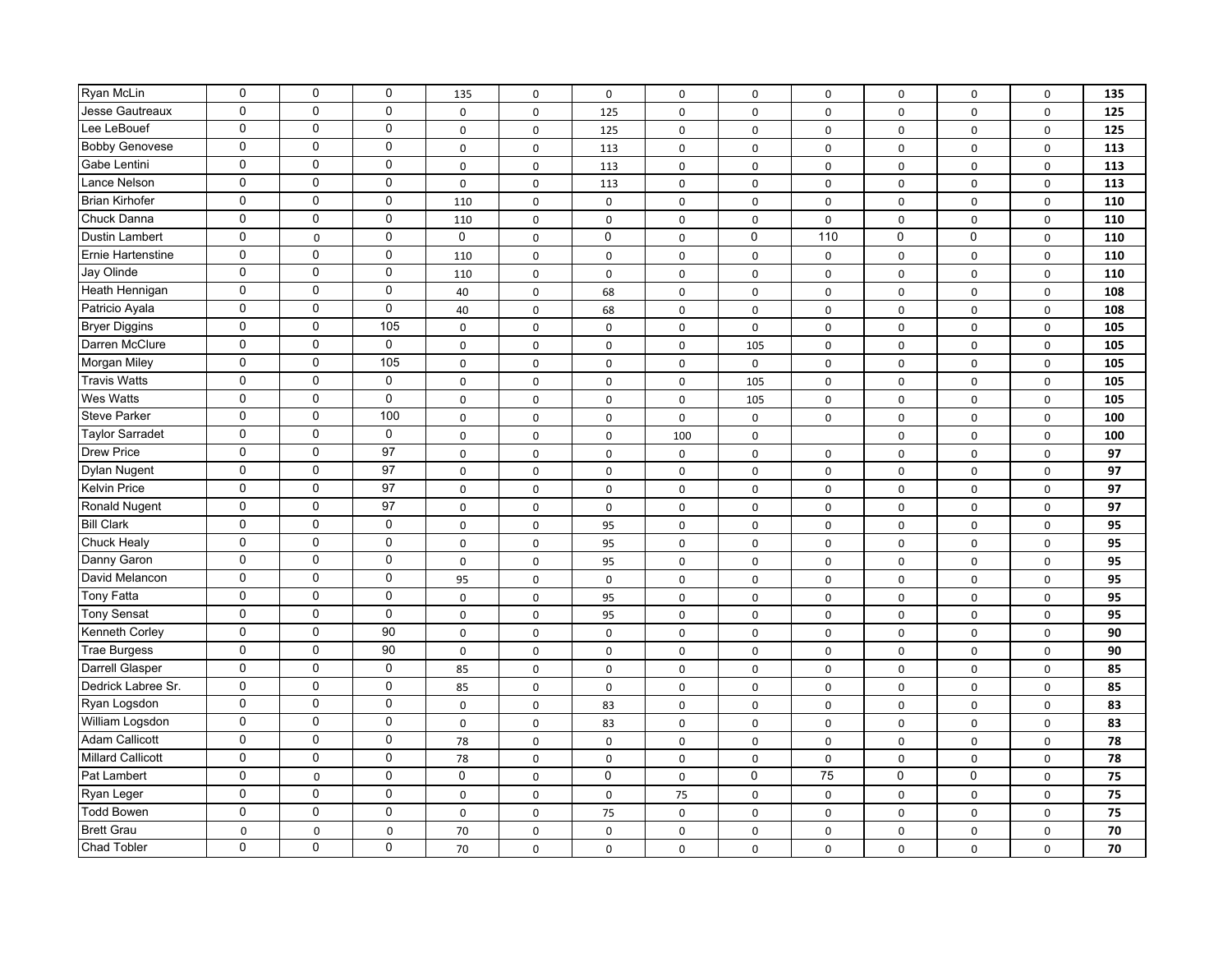| Marci Seal               | $\mathbf 0$ | $\mathbf 0$ | 0           | 0            | 0           | 68          | $\mathsf 0$         | 0           | $\mathbf 0$    | 0           | $\mathbf 0$ | $\mathsf 0$ | 68           |
|--------------------------|-------------|-------------|-------------|--------------|-------------|-------------|---------------------|-------------|----------------|-------------|-------------|-------------|--------------|
| <b>Vince Seal</b>        | $\mathbf 0$ | $\mathbf 0$ | 0           | $\mathbf 0$  | $\mathbf 0$ | 68          | $\mathbf 0$         | $\mathbf 0$ | $\mathbf 0$    | $\mathbf 0$ | $\mathbf 0$ | $\mathbf 0$ | 68           |
| <b>Drew Miller</b>       | $\mathbf 0$ | $\mathbf 0$ | 0           | $\mathbf 0$  | $\pmb{0}$   | $\mathsf 0$ | $\mathsf{O}\xspace$ | 65          | $\mathsf 0$    | $\mathbf 0$ | $\mathsf 0$ | $\mathsf 0$ | 65           |
| <b>Howard Mullins</b>    | 0           | $\mathbf 0$ | 0           | 0            | 0           | 0           | 0                   | 65          | $\mathbf 0$    | $\mathbf 0$ | $\mathbf 0$ | $\mathsf 0$ | 65           |
| Nathan Fry               | $\mathbf 0$ | $\mathbf 0$ | 0           | 65           | $\mathbf 0$ | $\mathbf 0$ | $\mathbf 0$         | $\mathbf 0$ | $\mathbf 0$    | $\mathbf 0$ | $\mathbf 0$ | $\mathbf 0$ | 65           |
| Rion Wilson              | $\mathbf 0$ | $\mathbf 0$ | $\pmb{0}$   | 65           | 0           | $\mathsf 0$ | 0                   | $\pmb{0}$   | $\mathbf 0$    | $\mathbf 0$ | $\pmb{0}$   | $\mathsf 0$ | 65           |
| Swanson                  | $\mathbf 0$ | $\mathbf 0$ | 0           | 0            | 0           | $\mathbf 0$ | 0                   | 65          | $\mathbf 0$    | 0           | $\mathbf 0$ | $\mathbf 0$ | 65           |
| <b>Reubin Gourley</b>    | $\mathbf 0$ | $\mathbf 0$ | $\mathbf 0$ | 60           | 0           | 0           | $\mathsf{O}$        | 0           | $\mathbf 0$    | $\mathbf 0$ | $\mathbf 0$ | 0           | 60           |
| <b>Charles Blanchard</b> | $\mathbf 0$ | $\mathbf 0$ | $\mathbf 0$ | 55           | 0           | 0           | 0                   | 0           | $\mathbf 0$    | $\mathbf 0$ | $\mathbf 0$ | $\mathsf 0$ | 55           |
| Corey Artieta            | $\mathbf 0$ | $\mathsf 0$ | $\mathbf 0$ | $\mathbf 0$  | 0           | $\mathbf 0$ | $\mathbf 0$         | $\mathbf 0$ | 50             | $\mathbf 0$ | $\mathbf 0$ | $\mathsf 0$ | 50           |
| Duane Dimittia           | $\mathbf 0$ | $\mathbf 0$ | $\mathbf 0$ | 0            | $\pmb{0}$   | $\mathsf 0$ | 50                  | $\pmb{0}$   | $\mathsf 0$    | 0           | $\pmb{0}$   | $\mathsf 0$ | 50           |
| <b>Ryan Huffty</b>       | $\mathbf 0$ | $\mathbf 0$ | $\mathbf 0$ | 50           | 0           | 0           | $\mathbf 0$         | 0           | $\mathbf 0$    | $\pmb{0}$   | $\mathsf 0$ | $\mathsf 0$ | 50           |
| <b>Brian Roussel</b>     | $\mathbf 0$ | $\mathbf 0$ | 0           | 45           | 0           | $\mathsf 0$ | 0                   | $\mathbf 0$ | $\mathbf 0$    | $\mathbf 0$ | $\pmb{0}$   | $\mathsf 0$ | 45           |
| Ryan Sullivan            | $\pmb{0}$   | $\mathbf 0$ | $\mathsf 0$ | 45           | 0           | $\mathsf 0$ | 0                   | 0           | $\mathbf 0$    | $\mathbf 0$ | $\mathsf 0$ | $\mathsf 0$ | 45           |
| Adam Zaylor              | $\mathbf 0$ | $\mathbf 0$ | 0           | $\mathbf 0$  | 0           | $\mathbf 0$ | 0                   | $\mathbf 0$ | $\mathbf 0$    | $\mathbf 0$ | 40          | $\mathbf 0$ | 40           |
| Anthony Bercegeay        | $\mathbf 0$ | $\mathbf 0$ | 0           | $\mathbf 0$  | 0           | $\pmb{0}$   | $\mathbf 0$         | 0           | $\mathbf 0$    | $\pmb{0}$   | 40          | $\mathbf 0$ | 40           |
| <b>Brian Barger</b>      | $\mathbf 0$ | $\mathbf 0$ | 0           | 0            | 0           | 0           | 40                  | $\mathbf 0$ | $\mathbf 0$    | $\mathbf 0$ | $\mathbf 0$ | $\mathbf 0$ | 40           |
| Bruno Savoia             | $\mathbf 0$ | 0           | 0           | $\mathbf 0$  | 0           | $\mathbf 0$ | 0                   | 0           | $\mathbf 0$    | $\mathbf 0$ | 40          | $\mathsf 0$ | 40           |
| Chet Boudreaux           | $\mathbf 0$ | 0           | 0           | 0            | 0           | $\mathbf 0$ | 0                   | 0           | $\mathbf 0$    | $\mathbf 0$ | 40          | $\mathsf 0$ | 40           |
| Chris Kennedy            | $\mathbf 0$ | 0           | $\pmb{0}$   | $\Omega$     | $\mathbf 0$ | 0           | 0                   | 0           | $\mathbf 0$    | $\mathbf 0$ | 40          | $\mathbf 0$ | 40           |
| Lance Heap               | $\mathbf 0$ | 0           | $\mathbf 0$ | 0            | 0           | 0           | $\mathbf 0$         | $\mathbf 0$ | $\mathbf 0$    | $\mathsf 0$ | 40          | $\mathsf 0$ | 40           |
| Lance Yates              | $\mathbf 0$ | $\mathbf 0$ | 0           | 0            | 0           | 0           | 0                   | 0           | $\mathbf 0$    | $\mathbf 0$ | 40          | $\mathsf 0$ | 40           |
| James McIntosh           | $\mathbf 0$ | $\mathbf 0$ | $\mathbf 0$ | 35           | 0           | 0           | $\mathbf 0$         | $\pmb{0}$   | $\mathbf 0$    | $\pmb{0}$   | $\pmb{0}$   | $\mathsf 0$ | 35           |
| <b>Terry Root</b>        | 0           | 0           | $\pmb{0}$   | 35           | 0           | 0           | 0                   | 0           | 0              | 0           | $\mathbf 0$ | 0           | 35           |
| Geno Guercio             | $\mathbf 0$ | $\mathbf 0$ | $\mathbf 0$ | 30           | 0           | 0           | 0                   | 0           | 0              | $\pmb{0}$   | $\mathbf 0$ | $\mathsf 0$ | 30           |
| <b>Mark Ellis</b>        | $\mathbf 0$ | $\mathbf 0$ | $\mathbf 0$ | 30           | $\mathbf 0$ | 0           | $\mathsf 0$         | $\mathbf 0$ | $\mathbf 0$    | 0           | $\mathbf 0$ | $\mathbf 0$ | 30           |
| <b>Brad Pitre</b>        | $\mathbf 0$ | $\mathbf 0$ | 0           | $\mathsf{o}$ | 0           | 0           | 25                  | 0           | $\mathbf 0$    | $\Omega$    | $\mathbf 0$ | $\mathsf 0$ | 25           |
| <b>Bruce Gilcrease</b>   | $\mathbf 0$ | $\mathbf 0$ | 0           | $\mathsf{O}$ | $\mathbf 0$ | 0           | $\mathbf 0$         | 25          | $\mathbf 0$    | $\mathbf 0$ | $\mathbf 0$ | $\mathsf 0$ | 25           |
| Jesse Eusay              | 0           | 0           | 0           | $\mathsf{o}$ | 0           | $\mathsf 0$ | $\mathsf 0$         | 0           | 25             | $\mathbf 0$ | 0           | $\mathsf 0$ | 25           |
| Randy Accardo            | $\mathbf 0$ | $\mathbf 0$ | 0           | 25           | 0           | 0           | $\mathsf 0$         | $\pmb{0}$   | $\mathbf 0$    | $\mathbf 0$ | $\mathbf 0$ | $\mathsf 0$ | 25           |
| Ronnie Seaton            | $\mathbf 0$ | $\mathbf 0$ | $\mathbf 0$ | 25           | 0           | 0           | $\mathsf{O}\xspace$ | $\mathbf 0$ | $\mathbf 0$    | 0           | $\mathbf 0$ | $\mathbf 0$ | 25           |
| Steve Campagna           | $\mathbf 0$ | $\mathbf 0$ | 0           | $\mathsf{o}$ | 0           | $\mathsf 0$ | 25                  | 0           | $\mathbf 0$    | $\pmb{0}$   | $\mathsf 0$ | $\mathsf 0$ | 25           |
| <b>Will Dees</b>         | $\mathbf 0$ | $\mathbf 0$ | 0           | 0            | 0           | 0           | $\mathsf{O}$        | 25          | $\mathbf 0$    | 0           | $\mathbf 0$ | $\mathbf 0$ | 25           |
| <b>Taylor Sarradet</b>   | $\mathbf 0$ | $\mathbf 0$ | 0           | 0            | 0           | 0           | 0                   | $\mathbf 0$ | $\overline{4}$ | $\mathbf 0$ | $\mathbf 0$ | $\mathbf 0$ | 4            |
| <b>Anthony Beslin</b>    | $\mathbf 0$ | $\mathbf 0$ | $\pmb{0}$   | 0            | 0           | 0           | 0                   | $\pmb{0}$   | $\mathbf 0$    | $\mathbf 0$ | $\mathbf 0$ | $\mathsf 0$ | 0            |
| <b>Ben Fontenot</b>      | $\mathbf 0$ | 0           | $\mathbf 0$ | $\mathbf 0$  | 0           | $\mathbf 0$ | $\mathsf 0$         | $\mathbf 0$ | $\mathbf 0$    | $\mathbf 0$ | $\mathbf 0$ | $\mathsf 0$ | 0            |
| <b>Bobby Annison</b>     | $\mathbf 0$ | 0           | $\mathbf 0$ | $\mathbf 0$  | 0           | $\mathbf 0$ | $\mathsf 0$         | $\mathbf 0$ | $\mathbf 0$    | $\mathbf 0$ | $\mathbf 0$ | $\mathsf 0$ | $\mathbf 0$  |
| Bobby Lee                | $\mathbf 0$ | 0           | $\mathbf 0$ | $\mathbf 0$  | 0           | 0           | $\mathbf 0$         | 0           | $\mathbf 0$    | $\mathsf 0$ | 0           | $\mathsf 0$ | $\mathbf 0$  |
| <b>Brad Smith</b>        | $\mathbf 0$ | $\mathbf 0$ | 0           | $\mathbf 0$  | $\mathbf 0$ | $\mathbf 0$ | $\mathsf{O}\xspace$ | $\mathbf 0$ | $\mathbf 0$    | $\mathbf 0$ | $\pmb{0}$   | $\mathbf 0$ | $\mathbf{0}$ |
| <b>Brett Hutchinson</b>  | $\mathbf 0$ | 0           | 0           | $\mathbf 0$  | 0           | $\mathbf 0$ | 0                   | 0           | $\mathbf 0$    | $\mathbf 0$ | $\mathbf 0$ | $\mathsf 0$ | $\mathbf 0$  |
| <b>Bruce Sanders</b>     | 0           | $\mathbf 0$ | 0           | 0            | $\mathbf 0$ | $\mathbf 0$ | $\mathbf 0$         | $\mathbf 0$ | $\mathbf 0$    | $\mathbf 0$ | $\mathbf 0$ | $\mathbf 0$ | $\mathbf 0$  |
| <b>Chris Martin</b>      | $\mathbf 0$ | 0           | 0           | $\mathbf 0$  | 0           | $\pmb{0}$   | 0                   | 0           | $\mathbf 0$    | $\mathbf 0$ | $\mathbf 0$ | $\mathbf 0$ | 0            |
| Davis Edwards            | 0           | $\mathbf 0$ | 0           | 0            | 0           | 0           | 0                   | $\mathbf 0$ | $\mathbf 0$    | $\mathbf 0$ | $\mathbf 0$ | 0           | 0            |